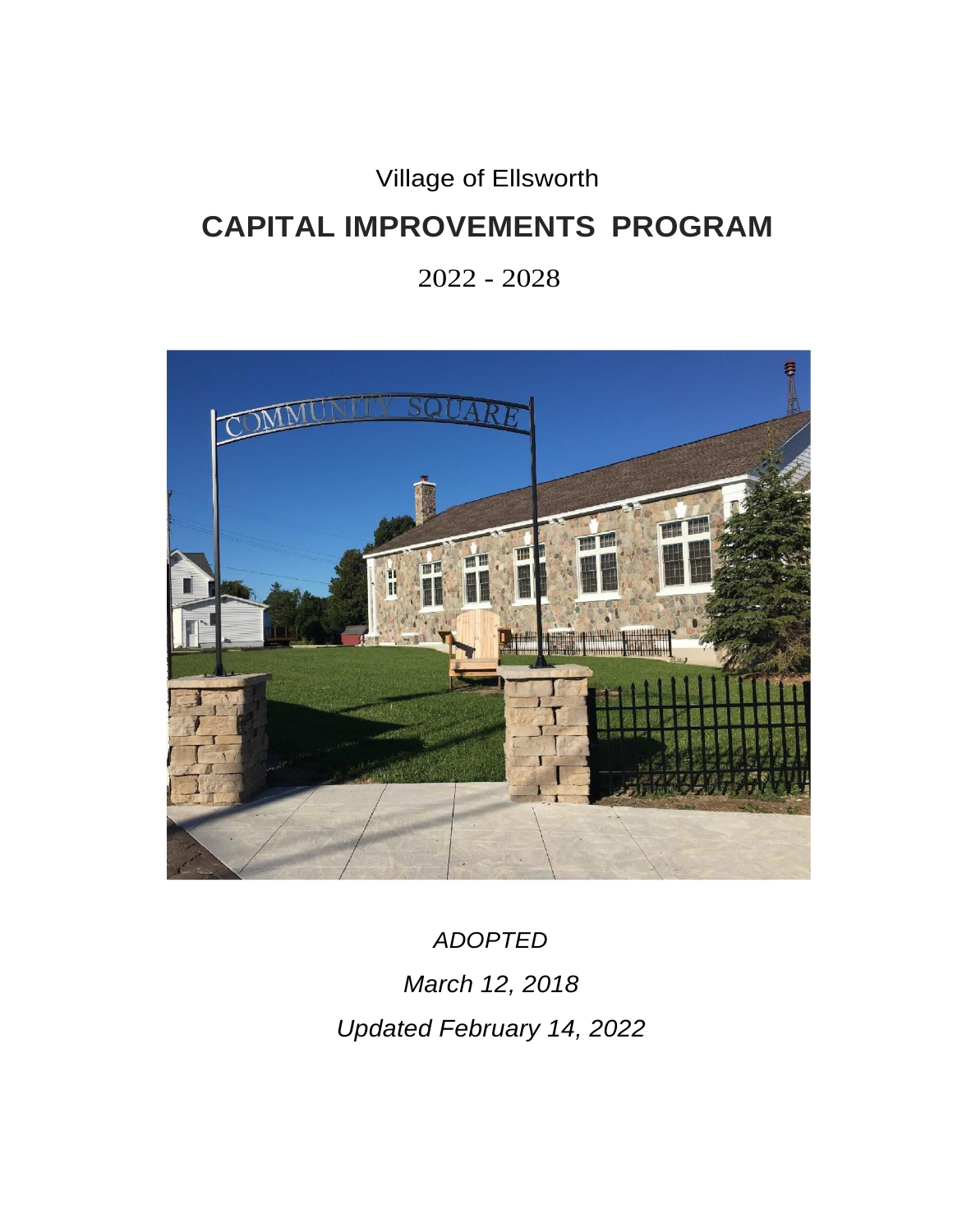## **Contents**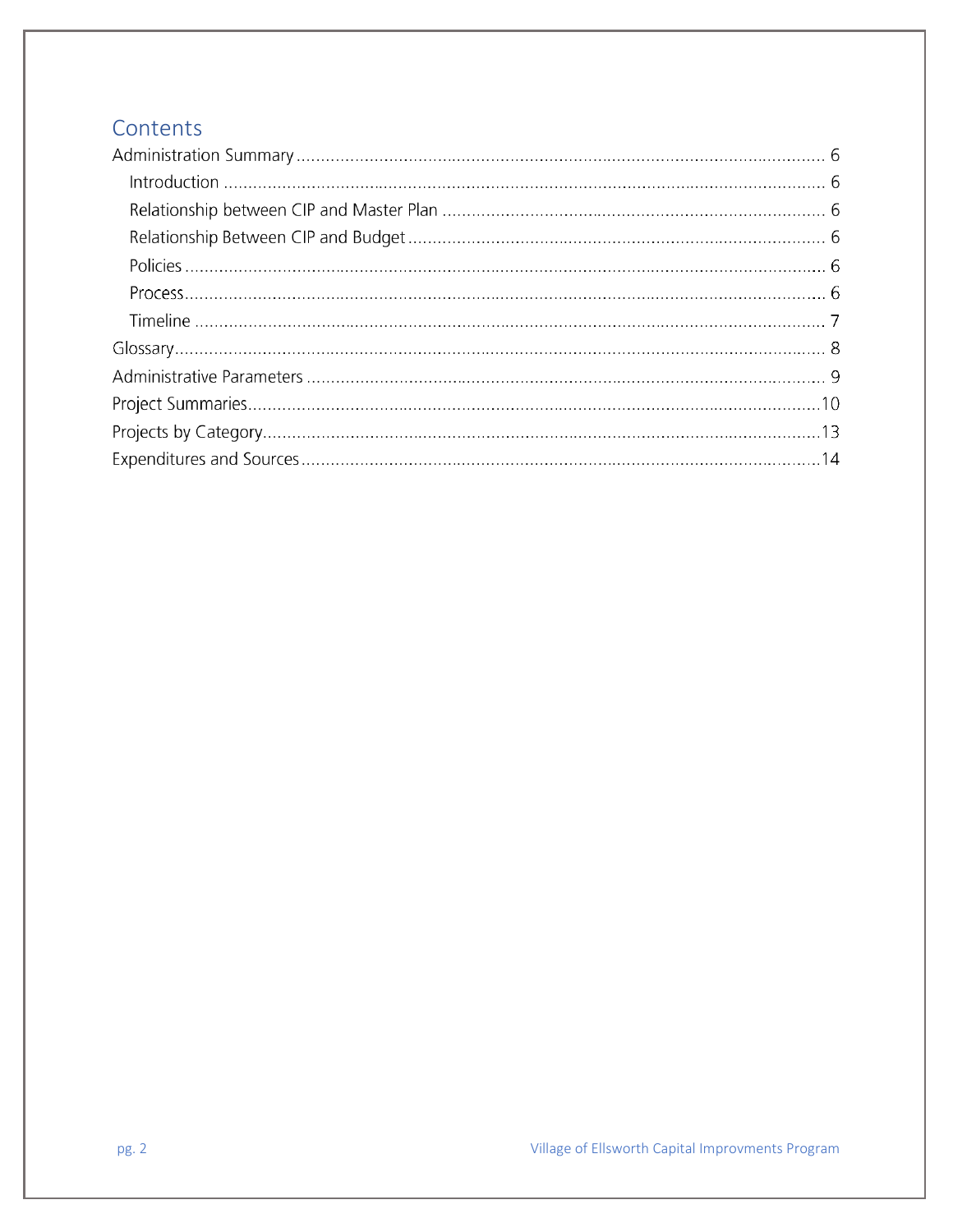#### ELLSWORTH VILLAGE COUNCIL

#### RESOLUTION OF ADOPTION

### VILLAGE OF ELLSWORTH CAPITAL IMPROVEMENT PROGRAM 2018 - 2023

#### Resolution Number 03122018

WHEREAS, the Village of Ellsworth has the responsibility and is empowered by the Michigan Planning Enabling Act, Act No. 33 of Public Acts of 2008, to make and adopt a Capital Improvement Program to further the desirable future devolopment of the Village and to amond the Plan as noeded from time-totime, and

WHEREAS, the Village of Ellsworth has held a public hearing on its proposed new Capital Improvement Program for the Village on March 12, 2018 at the Ellsworth Village Hall,

NOW THEREFORE BE IT RESOLVED that the Village of Ellsworth hereby adopts this Capital Improvement Program for the Village of Ellsworth, dated March 12, 2018.

A motion to adopt the foregoing resolution was made by  $\frac{S_{\text{maxmax}}}{S_{\text{max}}}$  and seconded by Jerry Form ussen

AYES:  $S_{18}$ 

NAYS:  $Z$ 

ABSENT:  $One$ 

RESOLUTION DECLARED ADOPTED THIS 12<sup>th</sup> DAY OF MARCH, 2018.

 $ClerkN$ culence  $\ln$ Marlena Drent

Village of Ellsworth Capital Improvments Program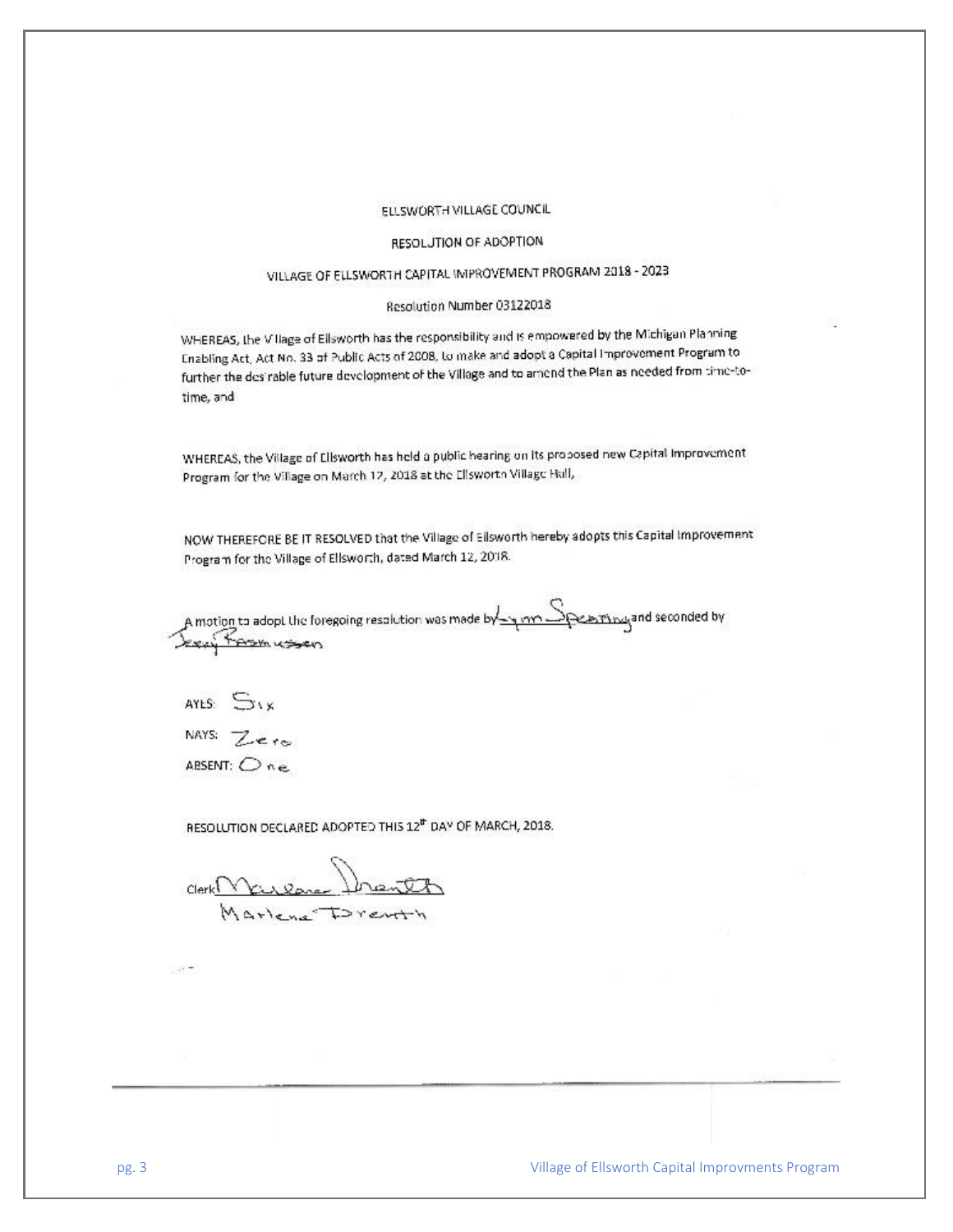Village of Ellsworth

Notice of Public Hear on the Proposed Capital Improvements Program

Monday, March 12, 2018 at 7:00 PM

Notice is hereby given that the Village of Ellsworth will hold a public hearing at 6520 Center St., Ellsworth, Michigan 49729, on Monday, March 12, 2018 at 7:00PM, to receive comments regarding the proposed 2018—2023 Capital Improvement Program. Information regarding the Capital Improvement Program may be obtained by calling the Village Office at (231) 588-7411 or by emailing Claire Karner at [ckarner@bria2.com.](mailto:ckarner@bria2.com) Written comments concerning this matter will be received until the time of the public hearing and will become a part of the official public hearing record.

Hugh Campbell, Village President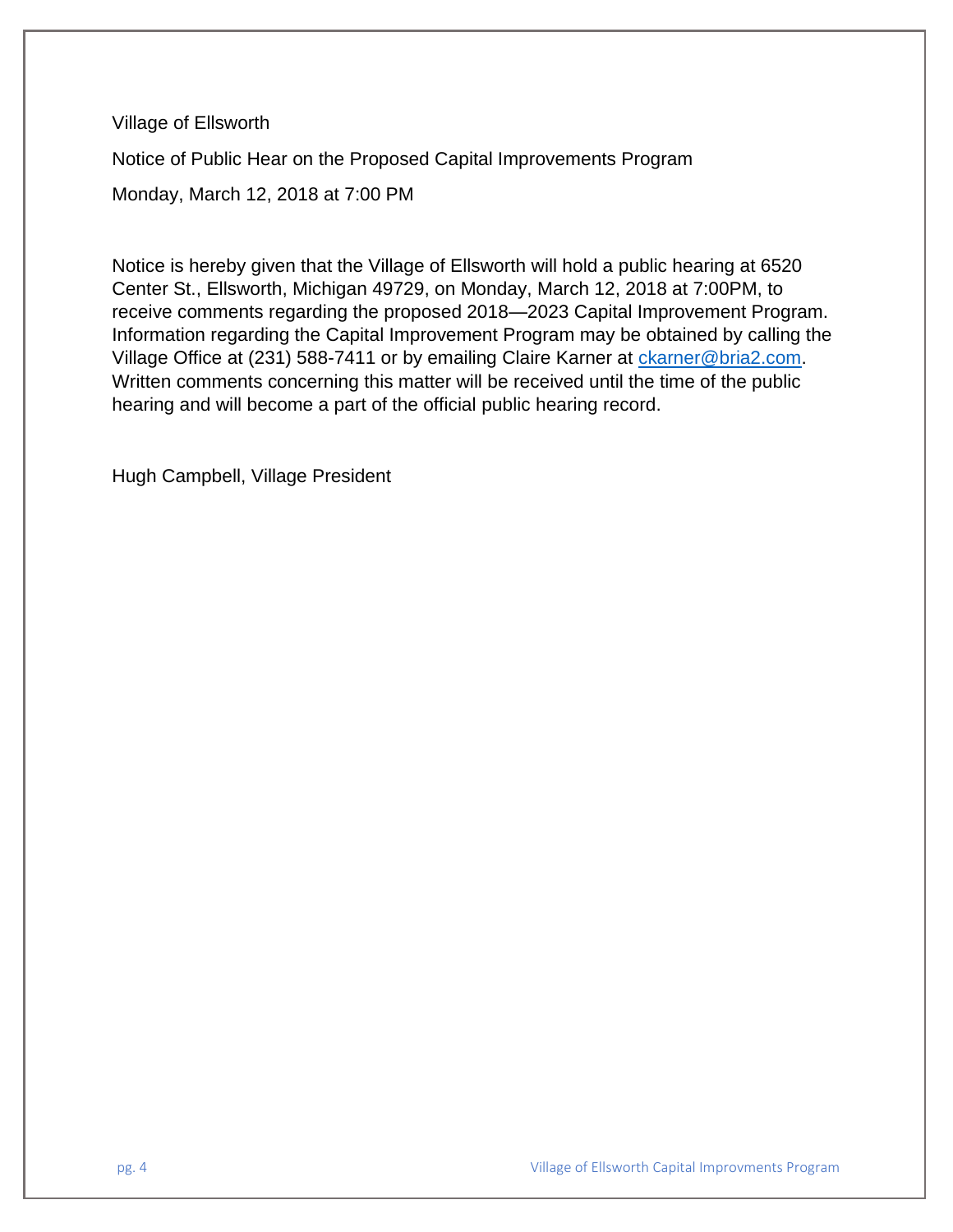#### AFFIDAVIT OF PUBLICATION

STATE OF MICHIGAN 1

**GOUNTY OF ANTRIM** 1

Jacqueline L. Tarrant, Partner/General Manager. of the "Antrim Review hereby acknowledges" that the Public Notice for Village of Ellsworth. in the above ontitled newspaper for the Wooks. of February 22, 2018.

Jacque ine L. Tarrant

Subscrimed and Sworn to on the 22nd Day of February, 2018

ackh in activities

Jakkiyn ≸. Whitel Nótary Public Antrim County, Michigan. My Commission Expires: 01/23/24

**MORANTS, WHITE** -018 РАФЕК «БИТИК СОДУ»  $\mathcal{O}(\sqrt{2\pi\hbar^2\delta^2\Omega^2}+\chi\text{D}\text{R})\geq \sqrt{2\delta/2\pi}$ 

**Willage of Ellsworth 2007** Notice of Fubile Hear on the Proposed Capital Improvements Program Monday March 12, 2018 at 5-00 PM  $c_{\gamma\chi_j}$ ۰. . Hubständet vilageplegene ( <u>ma</u> kata 22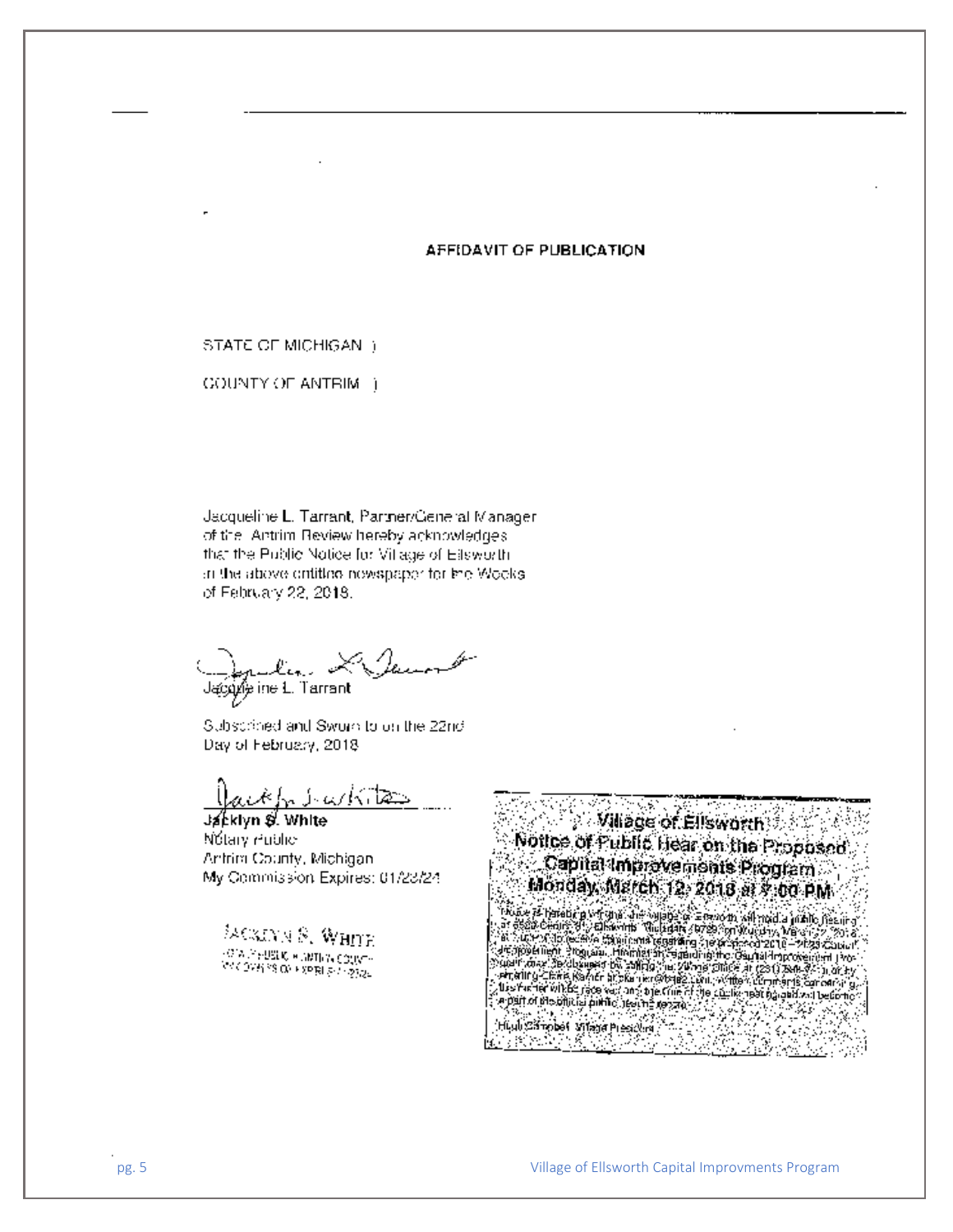# Administration Summary

#### **Introduction**

A Capital Improvement Program is a budgetary tool for planning a community's capital expenditures. It coordinates planning, financial capacity, and physical development, and will be used as a management tool for the budget and planning processes. Upon adoption by the Village Council, the CIP becomes a statement of village policy regarding the timing, location, character, and funding of future capital projects. The CIP represents the Village's best judgment at that time; future needs, financial constraints, and grant opportunities may result in programmatic changes over the six-year period.

### Relationship between CIP and Master Plan

The Master Plan, as a whole, serves as a policy manual for the village. In turn, the CIP is used as a framework for the community to implement the Master Plan. According to the Michigan Planning Enabling Act (Public Act 33 of 2008), "to further the desirable future development of the local unit of government under the master plan, a planning commission, after adoption of a master plan, shall annually prepare a capital improvements program of public structures and improvements, unless the planning commission is exempted from this requirement by charter or otherwise."

### Relationship Between CIP and Budget

The CIP makes capital spending more predictable and transparent. The CIP does not address all of the capital expenditures for the Village, but provides for large, physical improvements that are permanent in nature or major equipment purchases that have high cost and a longer useful life. Capital planning identifies purchases of physical assets or construction, major repair, reconstruction, or replacement of capital items, such as buildings, utility systems, roadways, bridges, parks, heavy equipment, motor vehicles, and extensive internal office and technology hardware or systems. The intent is to have the first year of the CIP represent the proposed capital budget forthe current fiscal year. The remaining years of the CIPserve as a financial plan for capital investments.

#### Policies

Capital projects andimprovements arelargeexpenditures thatusual have alongeconomic life.For the Village of Ellsworth, the following CIP policies include:

- 1. Capital Improvements projects will be equal to or greater than \$5,000;
- 2. Projects will have an economic life greater than 5 years.
- 3. CIP projects will be focused on supporting the infrastructure needs of the Village, such as, water, sewer, streets, and parks and trails.
- 4. CIPprojects will be used in support of, and leverage for, economic development-related projects that provide additional tax base and jobs to the community.

#### Process

The preparation andadoption of the Capital Improvements Program follows the sequence of activities.

STEP 1: Projects are compiled by the Village staff and elected officials, in conjunction with the Village consultants.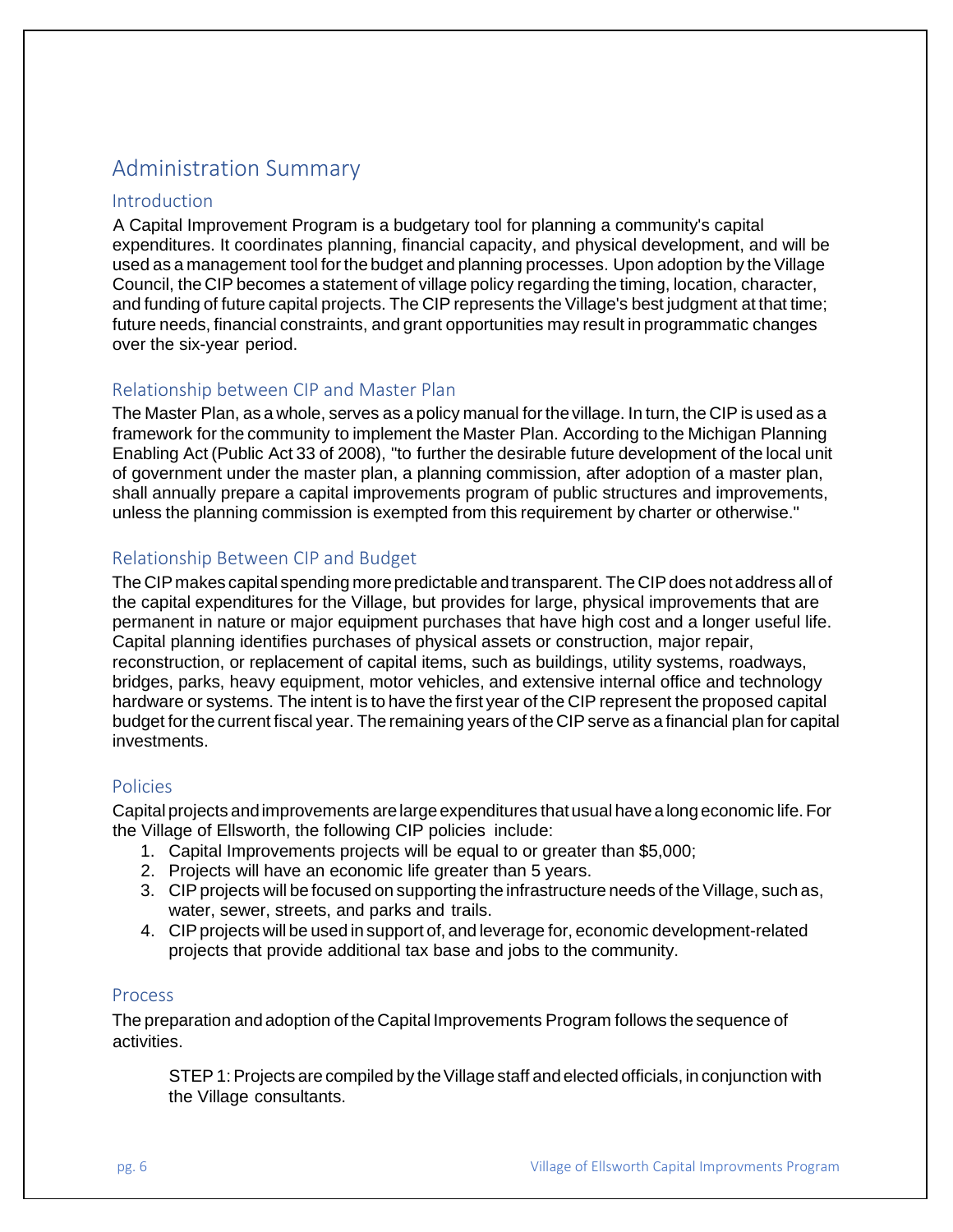STEP 2: The CIP is submitted to the Planning Commission for review and comment.

STEP 3: The Planning Commission submits to the Village Council its recommended CIP for Village Council consideration.

STEP 4: The Village Council, as part of the annual budget process, holds appropriate public hearings and adopts the CIP as part of the municipal budget process.

#### Timeline

In August 2017, the Village initiated the CIP planning process. Village officials met with the consultant team to identify a list of capital projects that would need to be completed over the next 6 years. The team also reviewed pertinent documents to ensure consistency, including the 5-Year Parks and Recreation Plan, the Village Master Plan, and the Ellsworth + Atwood Strategic Vision. On January 11, 2018 the planning commission review the DRAFT CIP and passed a resolution recommending the CIP to the Village Council for formal adoption. On March 12, 2018, the Village Council held a public hearing on the DRAFT CIP. The CIP was officially adopted by the Council on March 12, 2018.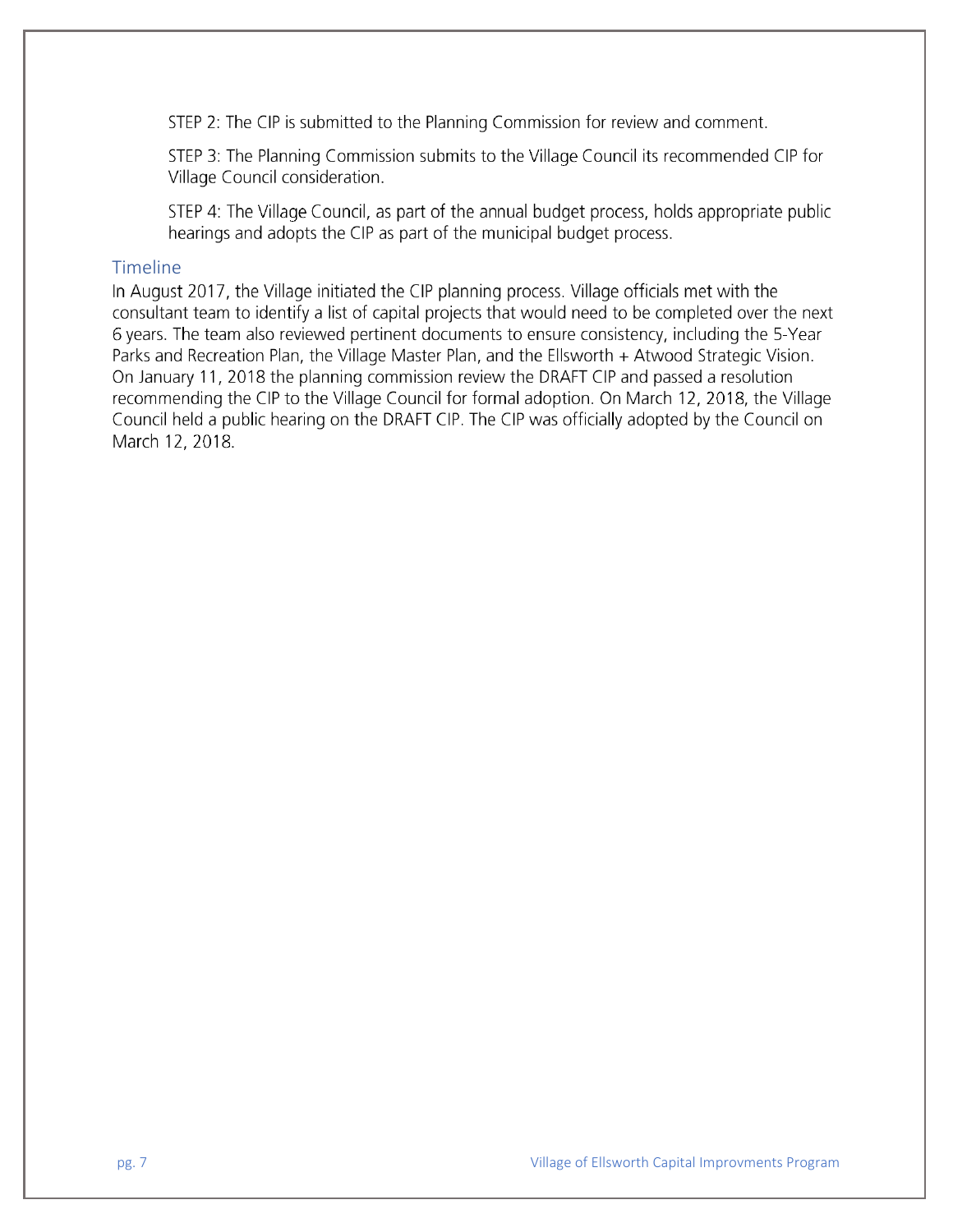## Glossary

Capital Budget - The capital budget is the first-year budget of a capital improvements program. The capital budget will be funded in the community's annual budget

Capital Improvement Program - A tool to assess the long-term capital project requirements of a government agency. Capital project improvements are physical facilities which involve a substantial investment and last a long time. Examples include a village hall or fire station, municipal truck maintenance facility, park pavilion, new bridge, road, sidewalk or sewer line, and large pieces of equipment, like a ladder truck for the fire department.

Capital Outlay - A capital outlay is any non-major capital expenditure having a service life of 2 years or more and a value usually less than \$1,000. Examples include office equipment, small tools, etc.

Capital Project - A capital project is a major capital expenditure at least \$15,000, and having an economic life greater than 5 years, to acquire, develop, improve, and/or maintain a capital asset (such as land, buildings, parks, roads, water and sanitary sewer facilities).

CIP - This is an acronym for Capital Improvement Program.

Operating Expenses - These are normal annual expenditures for such items as pothole repair, gravel, office copy machine, and library books. Operating expenses are not capital improvements.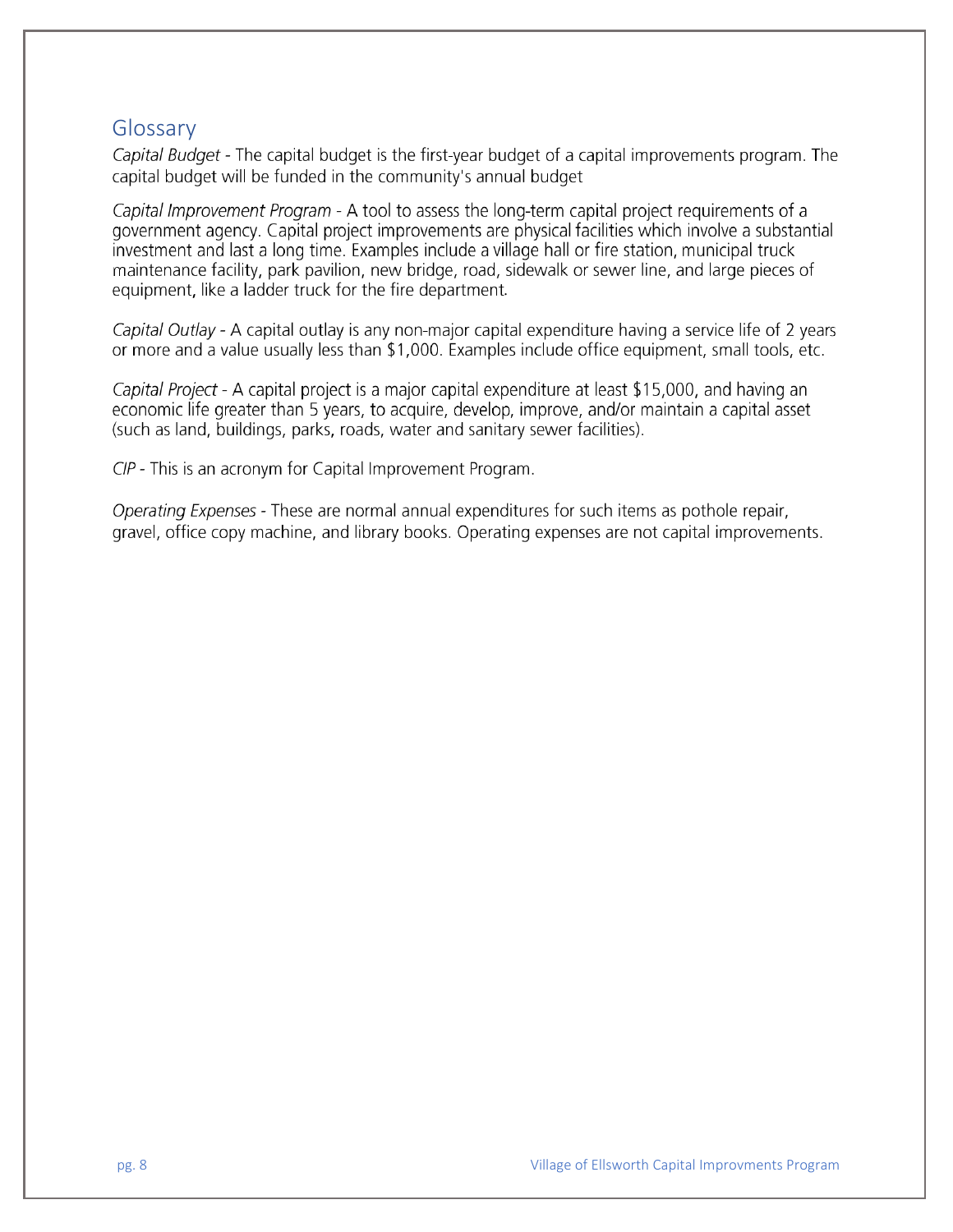## **Administrative Parameters**

Categories:

- $(SW)$ Sewer/Water
- $(PR)$ Parks/Recreation
- Transportation Infrastructure  $(TI)$
- $(B)$ **Buildings**
- Public Safety  $(PS)$
- (MRT) Marketing

Funding Sources:

General Fund Equipment Pool Water Fund Local Street Fund **State and Federal Grants** 

Priority:

- $(1)$  High
- (2) Medium
- $(3)$  Low

Timeframe:

FY 2022 - 2023 FY 2023 - 2024 FY 2024 - 2025 FY 2025 - 2026 FY 2026 - 2027 FY 2027 - 2028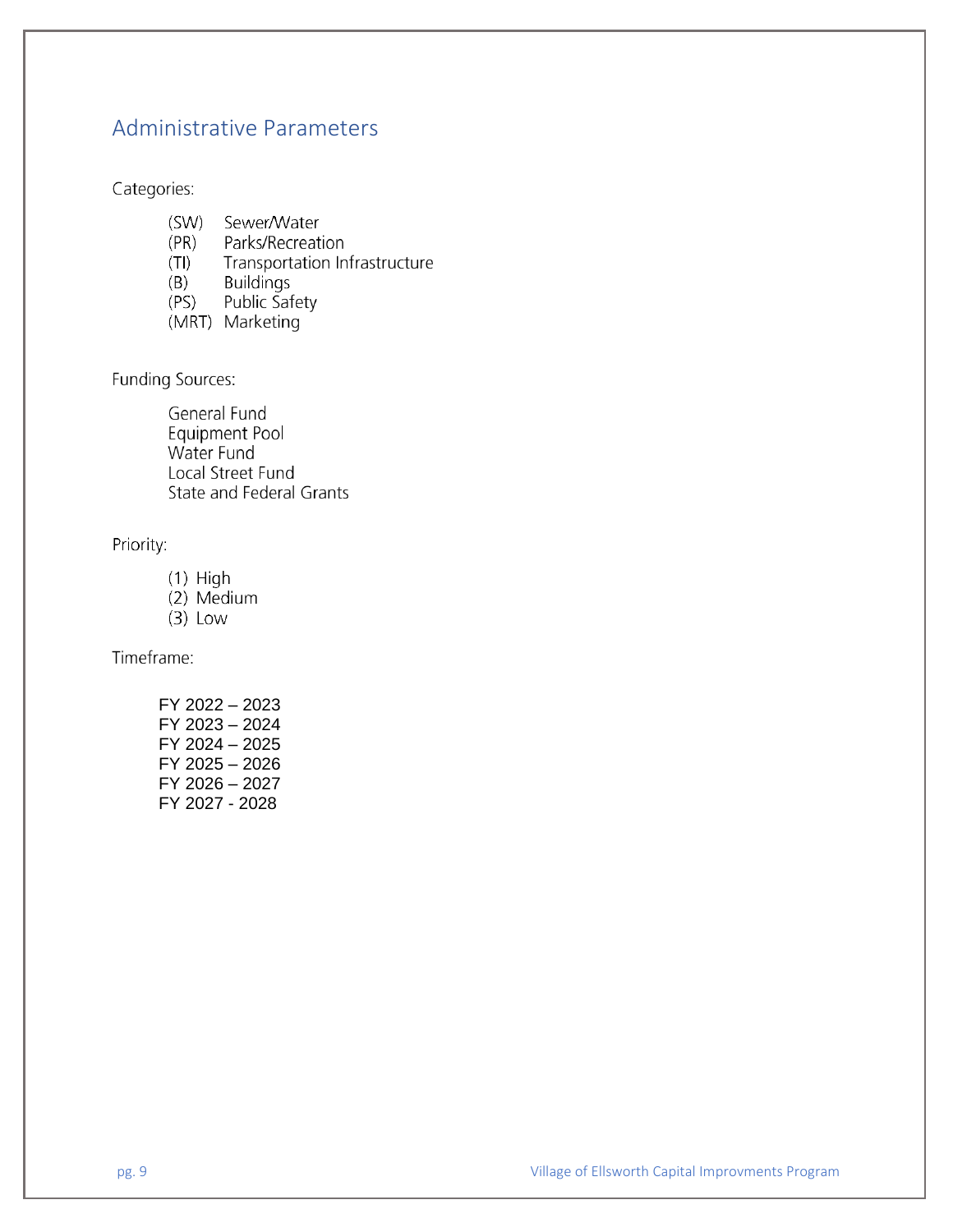## Project Summaries

Project Sanitary Sewer System CIP ID#: SW-1 Description of the Project: Install a community-wide sanitary sewer system Useful Life: 50+ years Cost TBD with results of Engineering Feasibility Study Source of Funding: USDA Grants andLoans Plan/Community Goal: Ellsworth+ Atwood Strategic Plan, 2017 Master Plan Priority: High

Project RepaintWaterTower CIP ID#: SW - 3 Description of theProject: repaint inside andoutside Useful Life: 25 years Cost: \$50,000 Source of Funding: Water Fund Plan/Community Goal: Public safety and welfare Priority: Low, complete in 5-10 years

Project Community Square Phase 3, Restrooms CIP ID#: PR -2 Description of the Project: Double restroom building, masonry block and wood, metal roof, with utility room. These will be installed after sanitary sewer is in place. Useful Life: 25 years Cost \$95,000 Source of Funding: General Fund Plan/Community Goal: supported in the 2011-2016 Parks and Recreation Master Plan, builds on ideas identified in the 2017 Master Plan Priority: Medium

Project Universal Kayak Launch  $CIP$  ID# $\cdot$  PR - 3 Description of the Project: Universally accessible kayak launch at Community Park Useful Life: 10 years Cost \$30,000 Source of Funding: MDNR Trust Fund Plan/Community Goal: 2011-2016 Parks and Recreation Master Plan, Paddle Antrim Water Trail Development Plan Priority: High

Project Kayak Racks CIP ID#: PR - 4 Description of the Project: 2 Kayak racks, one at each park Useful Life: 10 years Cost \$6,000 Source of Funding: MDNR Trust Fund Plan/Community Goal: 2011-2016 Parks and Recreation Master Plan, Paddle Antrim Water Trail Development Plan Priority: Medium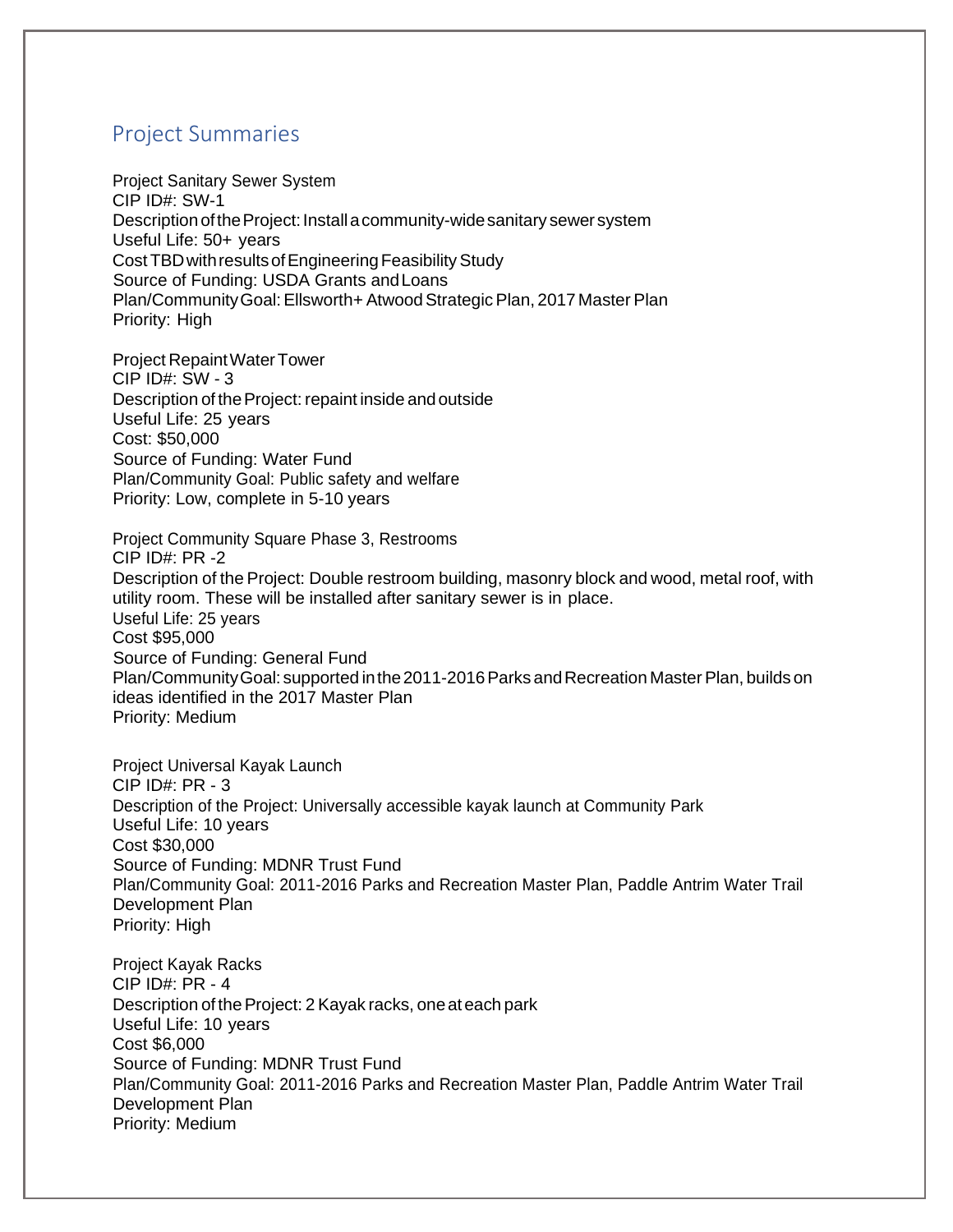Project Playground Equipment CIP ID#: PR - 5 Description of the Project: Add playground equipment to Sports Park, including an ADA composite play structure and an ADA swing-set. Useful Life: 20 years Cost: \$50,000 Source of Funding: MDNR Trust Fund Plan/Community Goal: 2011-2016 Parks and Recreation Master Plan Priority: Medium

Project Upgrade playground equipment at River Park CIP ID#: PR - 6 Description of the Project: Upgrade playground equipment at River Park, exact upgrades TBD, all will be ADA compliant. Useful Life: 20 years Cost: \$50,000 Source of Funding: MDNR Trust Fund Plan/Community Goal: 2011-2016 Parks and Recreation Master Plan Priority: Medium

Project Sidewalk Repairs CIP ID#: Tl - 1 Description of the Project 3 blocks - replacement, plus repair of decorative sidewalk at 4-Corners intersection. Useful Life: 40 years Cost: \$46,000 (replacement), \$15,000 (4-Corners) Source of Funding: Rural Task Force Program Plan/Community Goal: 2017 Master Plan goals to support non-motorized infrastructure. Priority: Medium

Project: New Sidewalks  $CIP$  ID#: TI - 2 Description of the Project: 2-3 blocks on Main Street heading south Useful Life: 40 years Cost: \$46,000 Source of Funding: Local Street Fund Plan/Community Goal: 2017 Master Plan goals to support non-motorized infrastructure. Priority: High

Project: Repaving  $CIP$  ID#: TI - 3 Description of the Project: Repave Center Street/Lake Street (2 blocks) and Essex Road from Village limit into downtown Useful Life: 40 years Cost: \$82,000 Source of Funding: Rural Task Force Program Plan/Community Goal: 2017 Master Plan goals to improve roads Priority: Medium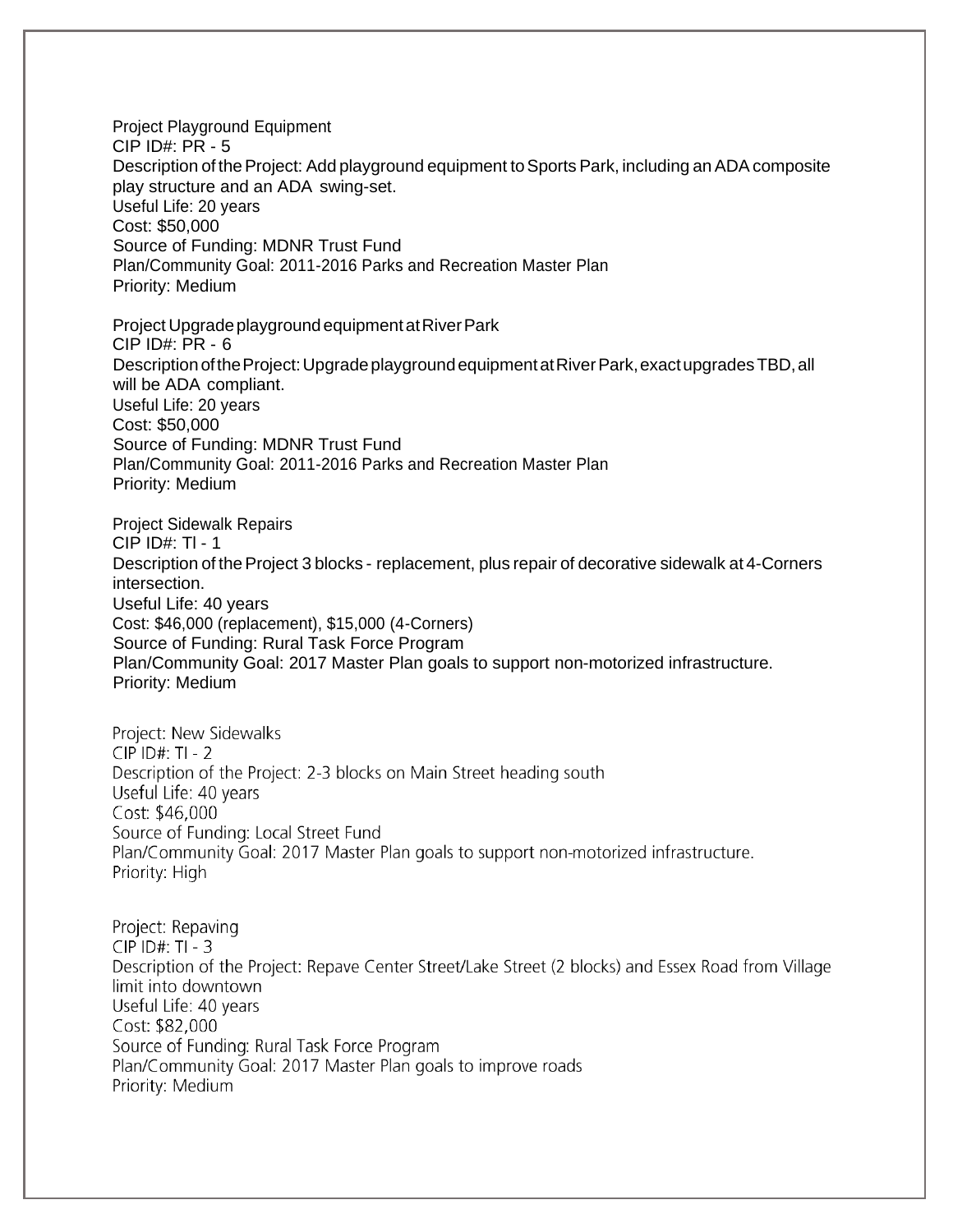Project: Wayfinding signage CIP ID#: MRK - 1 Description of the Project: Design and install 10 directional/informational signs that fit with the community brand Useful Life: 15 years Cost: \$15,000 Source of Funding: Grants TBD Plan/Community Goal: 2017 Master Plan to leverage recreational assets for economic development Priority: Medium

Project: Storage Building for DPW  $CIP$  ID#  $B - 1$ Description of the Project: 1,500 square foot pole barn, police car storage and office Useful Life: 50 years Cost: \$40,000 Source of Funding: Water Fund Plan/Community Goal: Supports public safety and property maintenance Priority: High

pg. 12 Village of Ellsworth Capital Improvments Program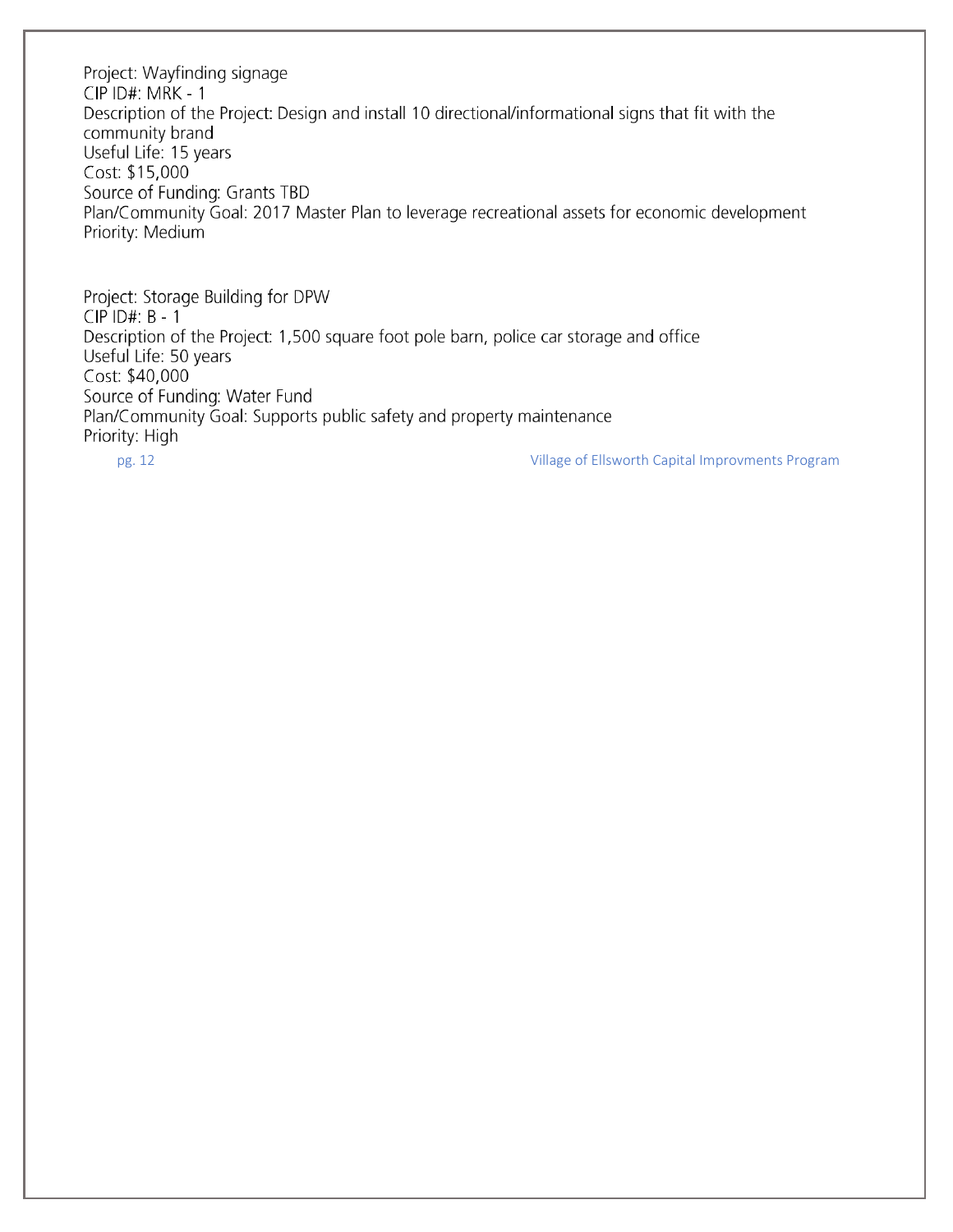# Projects by Category

### **VILLAGE OF ELLSWORTH CAPITAL IMPROVEMENTS 2022 - 2028**

|                             | ID          | Priority     | 2022     | 2023       | 2024      | 2025     | 2026     | 2027     | Total               |
|-----------------------------|-------------|--------------|----------|------------|-----------|----------|----------|----------|---------------------|
|                             |             |              |          |            |           |          |          |          |                     |
| Sewer & Water               |             |              |          |            |           |          |          |          |                     |
| Sanitary Sewer              | $SW-1$      | High         |          | <b>TBD</b> |           |          |          |          | <b>TBD</b>          |
| <b>Water Tower</b>          | $SW-3$      | Low          |          |            |           |          |          | \$50,000 | \$50,000            |
| Sewer & Water Total         |             |              | \$6,000  |            |           |          |          | \$50,000 | \$56,000            |
|                             |             |              |          |            |           |          |          |          |                     |
| Parks & Rec                 |             |              |          |            |           |          |          |          |                     |
| Square Phase 3              | <b>PR-2</b> | Medium       |          |            | \$60,000  | \$35,000 |          |          | \$95,000            |
| Universal Launch            | <b>PR-3</b> | High         | \$30,000 |            |           |          |          |          | \$30,000            |
| Kayak Racks                 | PR-4        | Medium       |          | \$6,000    |           |          |          |          | \$6,000             |
| Sports Park                 | <b>PR-5</b> | Medium       |          |            | \$50,000  |          |          |          | \$50,000            |
| <b>River Park</b>           | PR-6        | Low          |          |            |           |          |          | \$50,000 | \$50,000            |
| Parks & Rec Total           |             |              | \$30,000 | \$36,000   | \$110,000 | \$35,000 |          | \$50,000 | \$261,000           |
| <b>Transportation</b>       |             |              |          |            |           |          |          |          |                     |
| <b>Sidewalk Repairs</b>     | $TI-1$      | Medium       |          |            |           | \$46,000 | \$15,000 |          | \$61,000            |
| <b>New Sidewalk</b>         | $TI-2$      | High         |          | \$46,000   |           |          |          |          | \$46,000            |
| Repaving                    | $T-3$       | Medium       |          |            | \$82,000  |          |          |          | \$82,000            |
| <b>Transportation Total</b> |             |              |          | \$46,000   | \$82,000  | \$46,000 | \$15,000 |          | \$189,000           |
|                             |             |              |          |            |           |          |          |          |                     |
| <b>Buildings</b>            |             |              |          |            |           |          |          |          |                     |
| DPW Storage                 | $B-1$       | High         | \$40,000 |            |           |          |          |          | \$40,000            |
| <b>Buildings Total</b>      |             |              | \$40,000 |            |           |          |          |          | \$40,000            |
|                             |             |              |          |            |           |          |          |          |                     |
|                             |             |              |          |            |           |          |          |          |                     |
|                             |             |              |          |            |           |          |          |          |                     |
|                             |             |              |          |            |           |          |          |          |                     |
| <b>Marketing</b>            |             |              |          |            |           |          |          |          |                     |
| Wayfinding                  |             | MRK-1 Medium |          |            |           |          | \$15,000 |          | \$15,000            |
| <b>Marketing Total</b>      |             |              |          |            |           |          | \$15,000 |          | \$15,000            |
| <b>Grand Total</b>          |             |              | \$76,000 | \$82,000   | \$192,000 | \$81,000 | \$40,000 |          | \$100,000 \$571,000 |